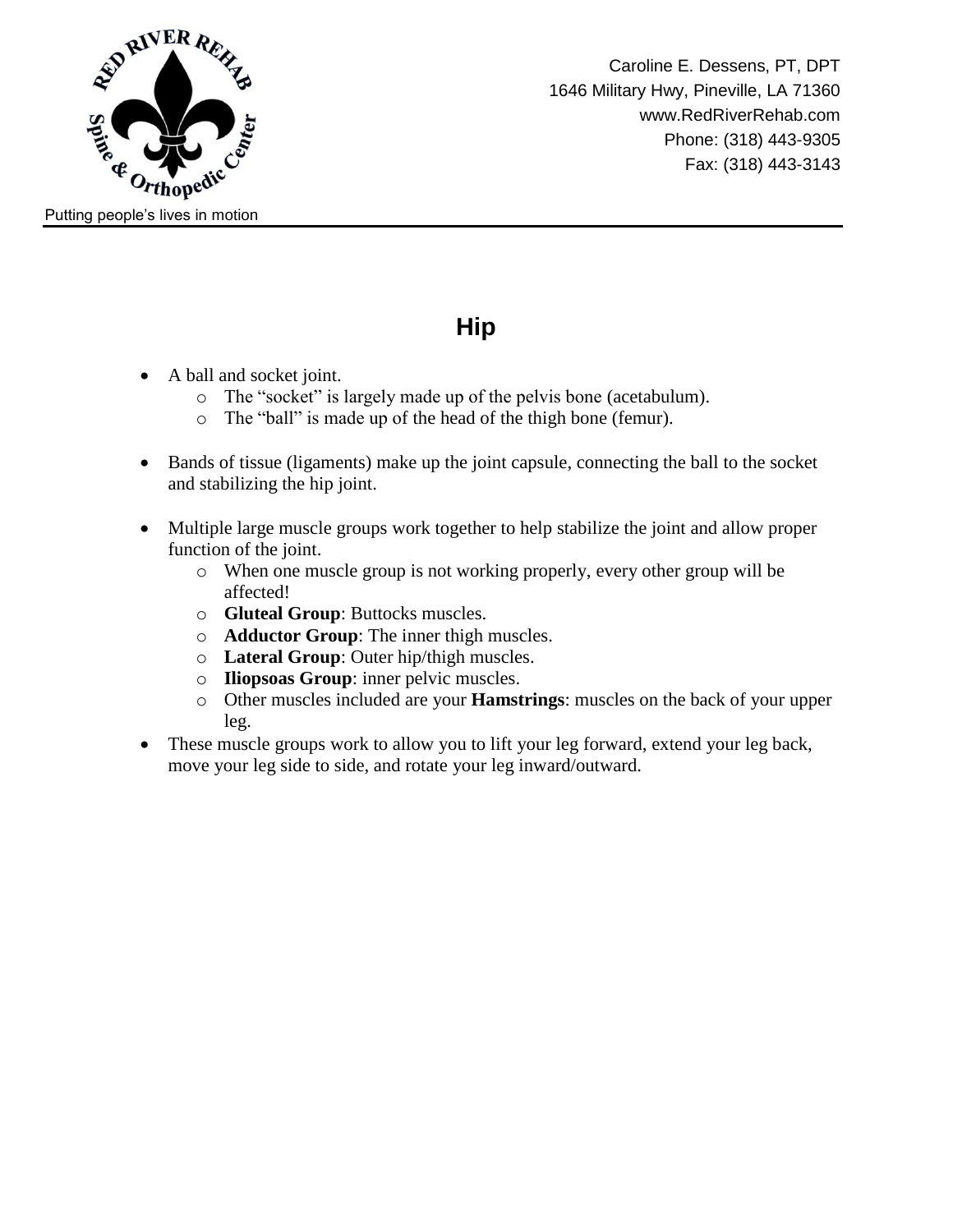

# **IT Band (iliotibial band)**

- A "band" that is located on the outer side of your thigh, starting at the outer hip and spans just below your knee, attaching to your shin bone.
- Provides a connective point for multiple muscles of the hip.
- Works to stabilize the outside of your knee joint in conjunction with your quad (thigh) muscles.

### **IT band Syndrome**

- Commonly caused by:
	- o Repetitive exercise (running, cycling, soccer, basketball, etc.)
	- o Excessive training
	- o Faulty biomechanics
	- o Muscle tightness, lack of flexibility
- May cause:
	- o Aching or sharp pain on the outside of the knee, spreading to the thigh and/or hip area.
	- o Occasionally associated with low back pain

#### **Treatment**

- Once diagnosed by your doctor, through a physical exam and testing (x-rays), they will discuss possible treatment plans.
	- o Rest
	- o Non-steroidal anti-inflammatory medication
	- o Avoid activities that trigger the pain
	- o Physical Therapy

### **Physical Therapy**

The PT will perform an initial evaluation to test your range of motion, strength, and pain level. The physical therapist will develop a plan of care and establish goals to assist you in:

- Improving range of motion and flexibility
- Increasing strength
- Decreasing pain
- Learning proper body mechanics and training techniques to prevent re-injury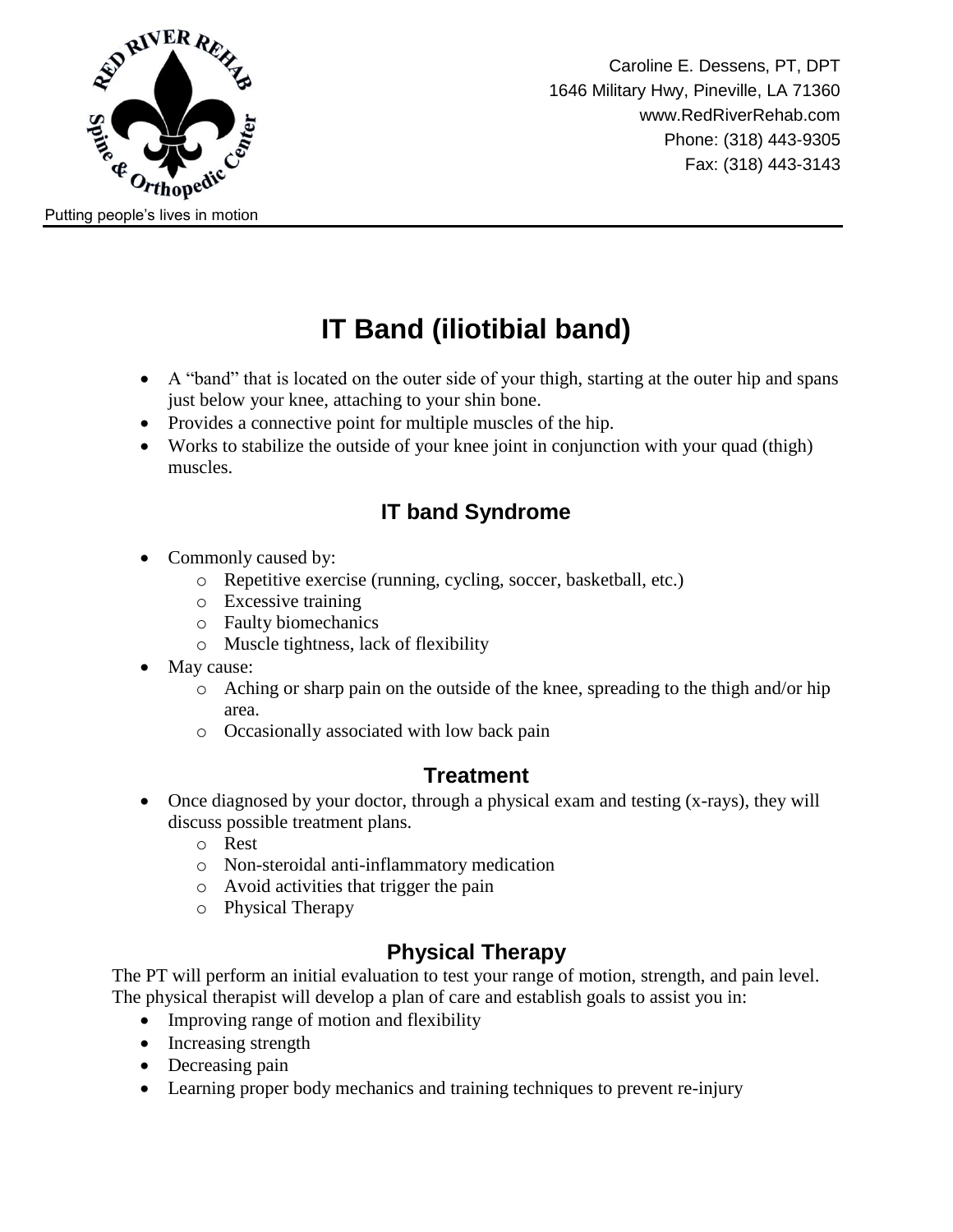

Caroline E. Dessens, PT, DPT 1646 Military Hwy, Pineville, LA 71360 www.RedRiverRehab.com Phone: (318) 443-9305 Fax: (318) 443-3143

### **Labrum**

- A special type of ligament that attaches almost completely around the edge of the socket (acetabulum) of the hip joint.
	- o Provides a deeper "cup" for the socket.
	- o Acts as a "seal" to cushion and hold the ball (thigh bone) into the socket (pelvic bone) of the joint.
	- o Provides joint stability

## **Labral tear of the hip**

• The labrum is made of a tough fibrocartilage with limited blood supply, making it difficult to reattach and heal, once torn from the bone.

#### **Symptoms:**

- **May occur suddenly after an incident or gradually with progressive degeneration**
- Pain in hip and groin
- Stiffness of the hip joint
- Loss of range of motion
- Locking or clicking of the hip joint

## **Treatment**

- Once diagnosed by your doctor, through testing and imaging (x-rays, MRI), they will discuss possible treatment plans.
	- o Rest
	- o Non-steroidal anti-inflammatory medication
	- o Steroid injection
	- o Surgical intervention
	- o Physical Therapy -before surgery, after surgery, or both.
- Surgical procedures may include:
	- o **Labral tear repair**: The surgeon will reattach the labrum to the socket of the hip with small plastic anchors and a sterile thread.
	- o **Debridement**: This technique involves the surgeon "shaving" (trimming and smoothing) the frayed pieces of the labrum to remove loose and damaged tissue that is causing pain.

## **Physical Therapy**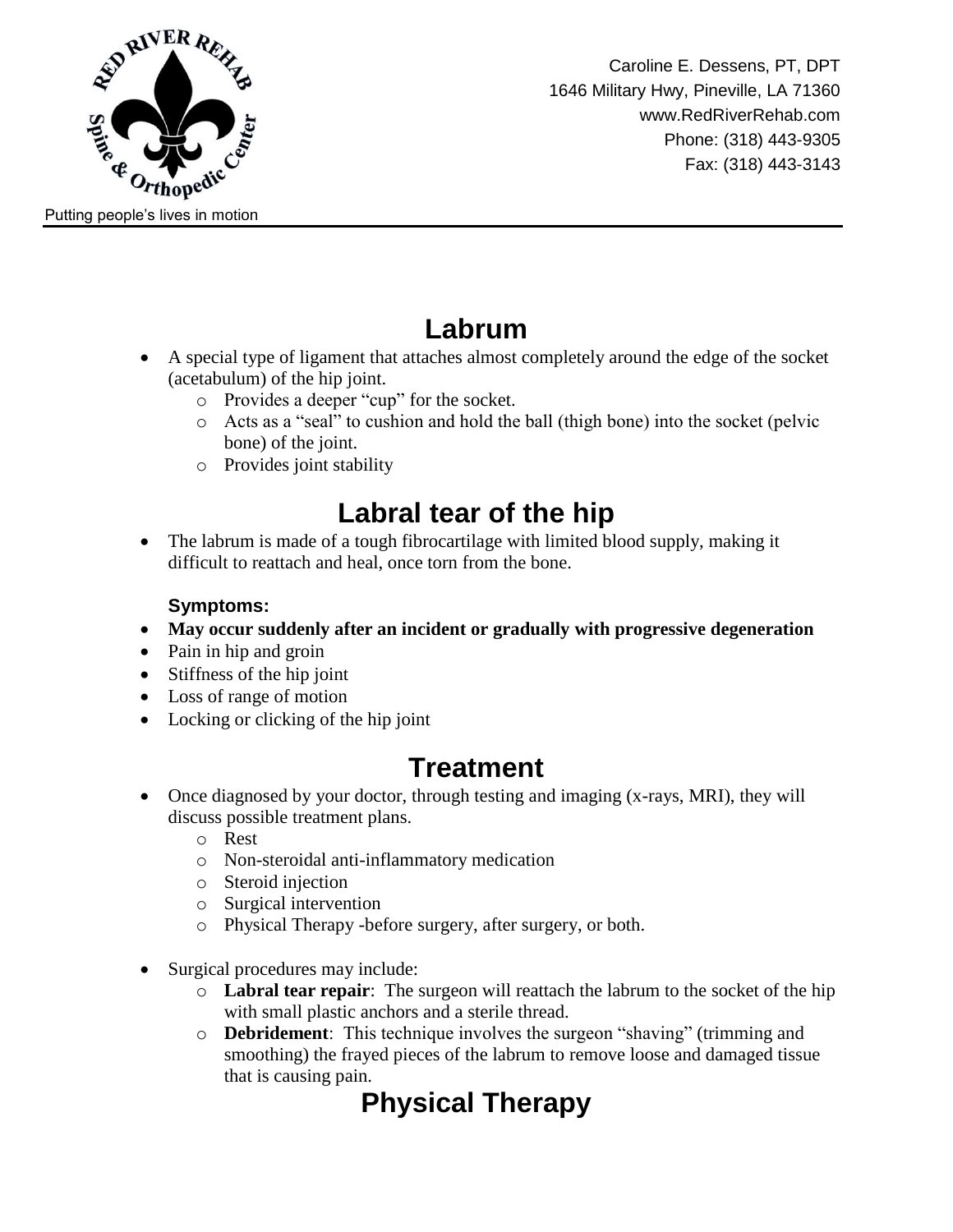

The PT will perform an initial evaluation to test your range of motion, strength, and pain level. The physical therapist will develop a plan of care and establish goals to assist you in:

- Following and education of MD protocol and precautions
- Improving range of motion and flexibility
- Increasing strength and joint stability
- Decreasing pain
- Learning proper body mechanics and techniques to prevent re-injury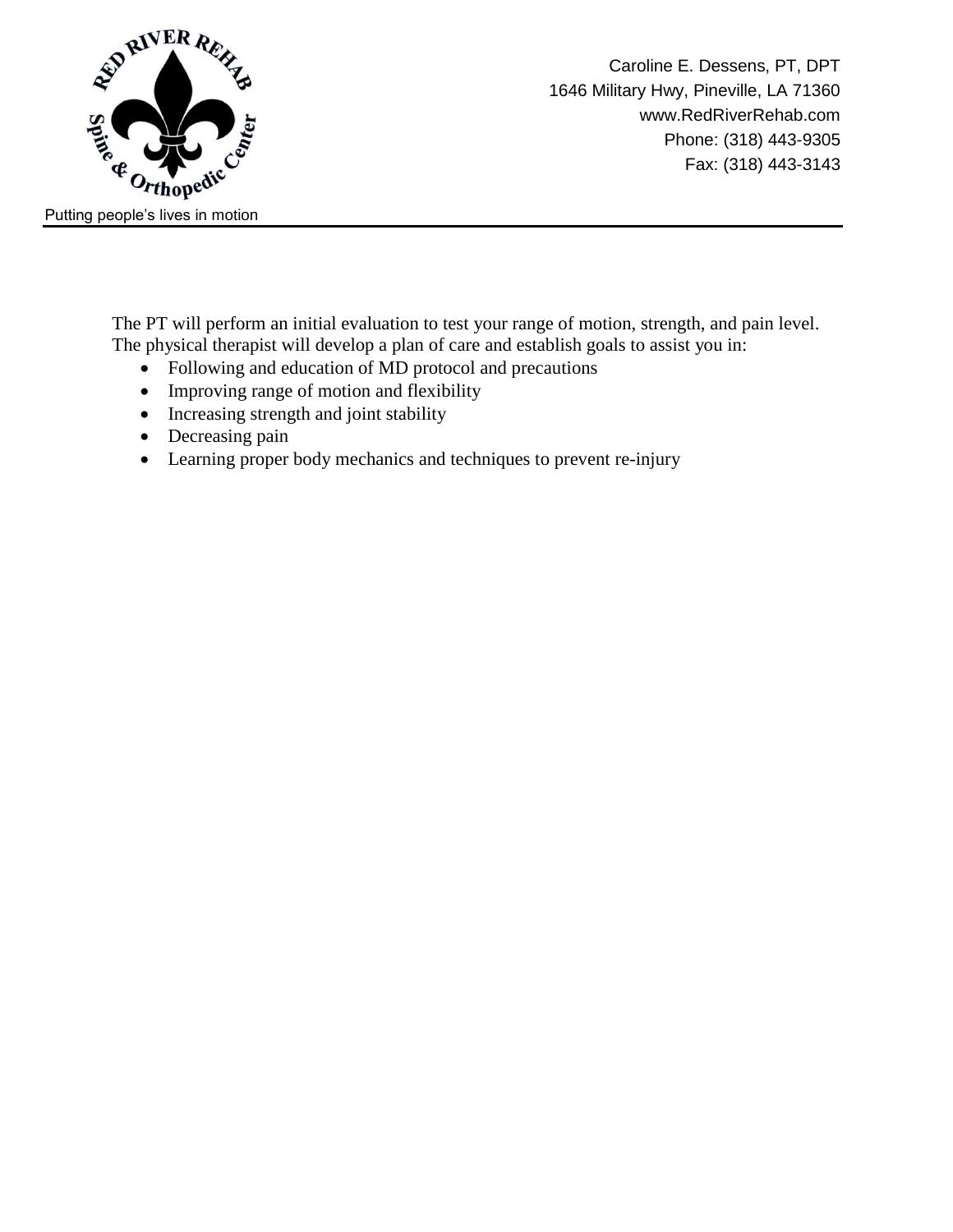

Caroline E. Dessens, PT, DPT 1646 Military Hwy, Pineville, LA 71360 www.RedRiverRehab.com Phone: (318) 443-9305 Fax: (318) 443-3143

# **Total Hip Replacement (Arthroplasty)**

- The damaged bone and cartilage are removed and replaced by prosthetic implants to create an "artificial joint," with the goal of less pain and increased function.
- Reasons for having a hip replacement:
	- o Wearing or damage to the joint
	- o Arthritis
	- o Joint abnormalities
	- o Birth/developmental abnormalities
	- o Hip pain that limits everyday activities, such as walking or bending
	- o Hip pain that continues while resting, either day or night
	- o Stiffness in a hip that limits the ability to move or lift the leg
	- o Inadequate pain relief from anti-inflammatory drugs, physical therapy, or walking supports.

### **Following Surgery**

- Once home it is IMPORTANT to:
	- o Use the assistive walking device
	- o Follow hip precautions given by your doctor.
		- Standard hip precautions include:
			- No crossing your legs
				- o The surgical leg should not cross the center of your body
				- o This includes laying on your side, without an adequate pillow /wedge to allow the surgical side to remain in neutral.
			- Do not bring your knee above your hip (past 90-degree angle) o Examples:
				- Sitting on a low surface
					- Bending forward while sitting (this also changes the angle of your hip!)
			- No turning the surgical leg out to the side
				- o Examples:
					- While laying down, keep your toes pointed at the ceiling